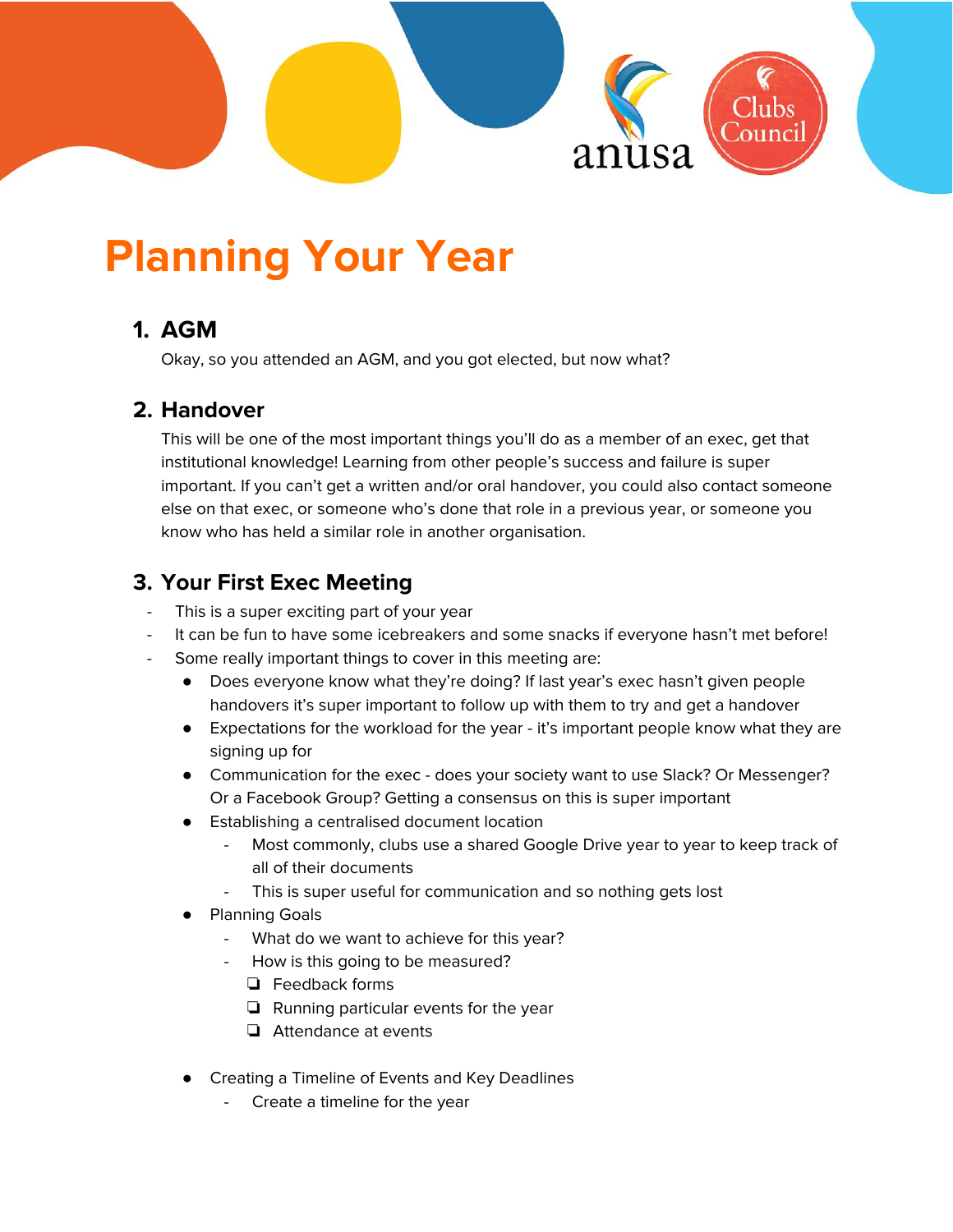- This can include goal dates and final dates to get critical tasks completed
- If you need to get a Functions on Campus form in on time, make sure you leave yourself enough time!
- Knowing this at the beginning of the year when you have time means that tasks can be allocated to different people dependent on varying assessment schedules
- It also means that you don't need things to snowball

## **4. Casual Vacancies**

It's pretty normal for some positions not to be filled at AGMs, and it's important to get those filled. The best method is to send out an Expression of Interest (EOI) to your social media and email if you have one. Feel free to share it in ANU Clubs and Societies on Facebook!

## **5. Reaffiliations**

Each year, your society will need to reaffiliate with Clubs Council to be eligible for funding. This process can be a bit tricky because sometimes there's some governance involved. Please read up on Affiliations and get your form in early, because it does take a while

# **6. Market Day**

Market Day happens on Wednesday of O-Week, and it's pretty exciting to have lots of people chat to you about what your society does. It's a great way to put yourself out there and engage with potential new members. You should organise a roster of your executive so that people have short shifts, bring some fun merch, and bring a laptop for societies to join up through something like a google form. When collecting information, please grab people's name, student ID and email address, so you have a way to contact them. You will be contacted about Market Day by the ANUSA Social Officer, because it isn't run by Clubs Council. If you have any queries about the day you can contact them at [sa.social@anu.edu.au](mailto:sa.social@anu.edu.au)

# **7. Attending Trainings**

The Community Officer will create training sessions for club executives, and these are a super useful way to get to know a little bit more about what you need to be doing in your role, so keep an eye out for when these will occur!

# **8. CCM1**

Clubs Council Meetings are held once a term, and you will need to organise a delegate from your club to attend. It's a good idea to read up about CCMs because it can be hard to understand what is going on. If you do have any difficulties understanding what's going on you can always ask members of the Clubs Council Executive.